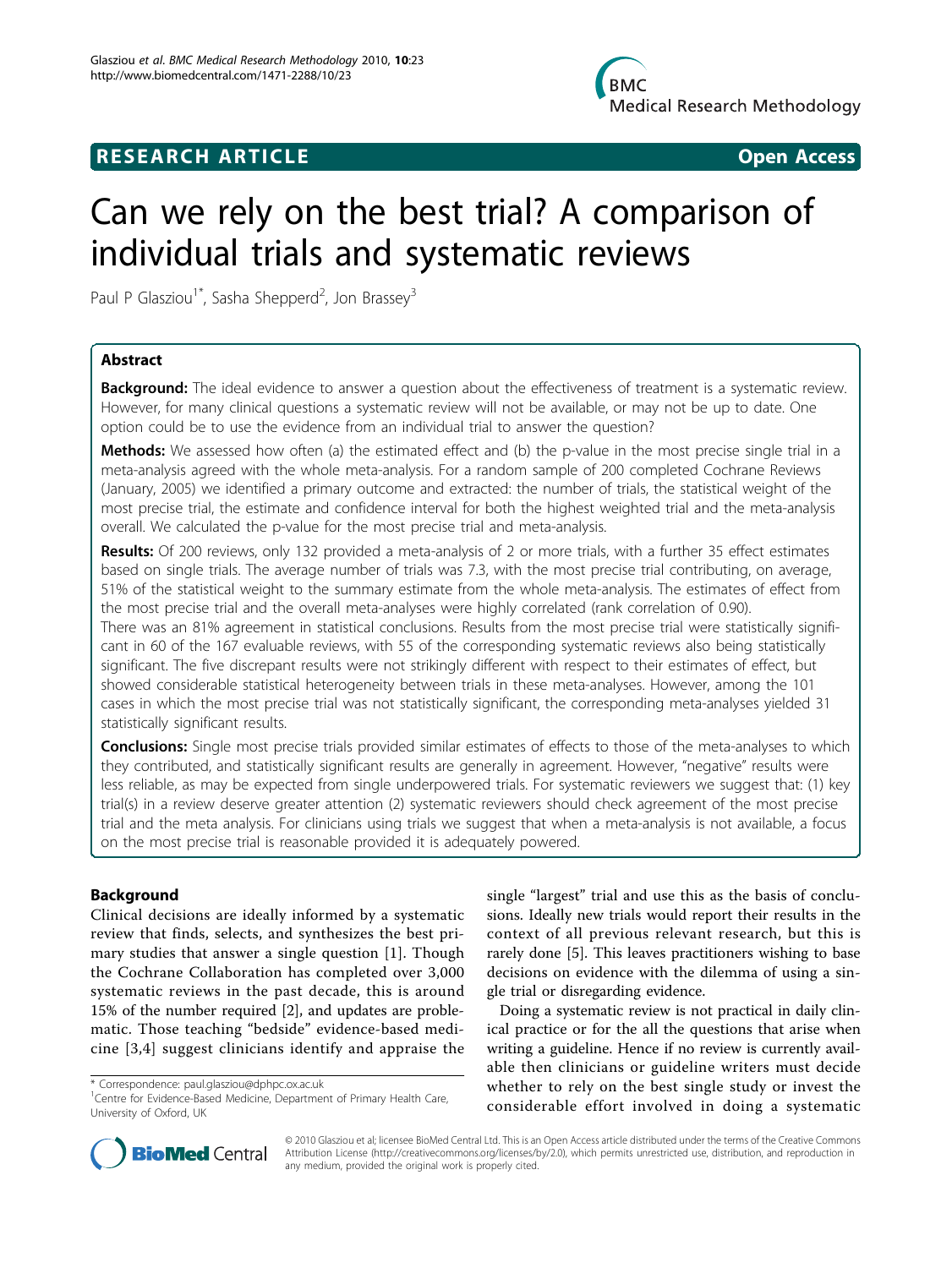<span id="page-1-0"></span>review. The workload is substantial: an analysis of 37 meta-analyses [[6](#page-6-0)] showed that the average hours for a review were 1,139 (median 1110) – or about 30 personweeks of full-time work –with a range from 216 to 2518 hours. As a consequence, most trials have never been included in a systematic review. Clinicians therefore often attempt to do a rapid "best trial" review process which will take a few hours or less - over a hundredfold less effort - but with clear risks of drawing inappropriate conclusions based on a limited search and single trials. The two processes are contrasted in Figure 1.

The major reasons for undertaking meta-analyses are (i) the additional statistical power provided by pooling several studies, and (ii) the ability to explore the robustness of different versions of an intervention across differing populations. However there are also downsides: pooling several small studies increases the risk of detecting publication bias rather than a real effect, and also a focus on pooling may distract from the quality of and question asked by individual studies.

Clearly a single trial can sometimes be sufficient to guide clinical decision making: for hormone replacement therapy the Women's Health Initiative (WHI) trial provides a large percentage of the available trial evidence. While systematic reviews of hormone replacement therapy may be valuable for an examination of consistency and additional outcomes, the WHI alone is a sufficient basis for many clinical decisions. However, most clinical

questions will not have such a clear dominant trial. As illustrated in Figure 1, the evidence process then consists of two stages: (i) find a recent systematic review (hopefully), but if there isn't one then find the "best" trial - the most precise - and (ii) appraise and (if appropriate, and no important flaws) apply the trial results. The first step is not straightforward, but is only worthwhile if the second step will usually provide a sufficiently good answer compared with an up-to-date systematic review. Therefore, as an initial exploration of this process, we decided to examine how well and how frequently the single "best" trial might answer the clinical question.

Previous studies have looked at the special case of agreement between "mega-trials" and meta-analyses [\[7](#page-6-0)], but no studies appear to have examined a more representative sample of reviews. We aimed to evaluate in a random selection of systematic reviews how often, and under what circumstances, using the trials with the greatest statistical weight arrives at similar conclusions to the full meta-analysis.

# **Methods**

For a sample of reviews we selected the trial that contributed the most weight to the meta analysis as the most informative trial and aimed to compare its results to that of the meta analyses of the main outcome measure in the systematic review. The systematic reviews

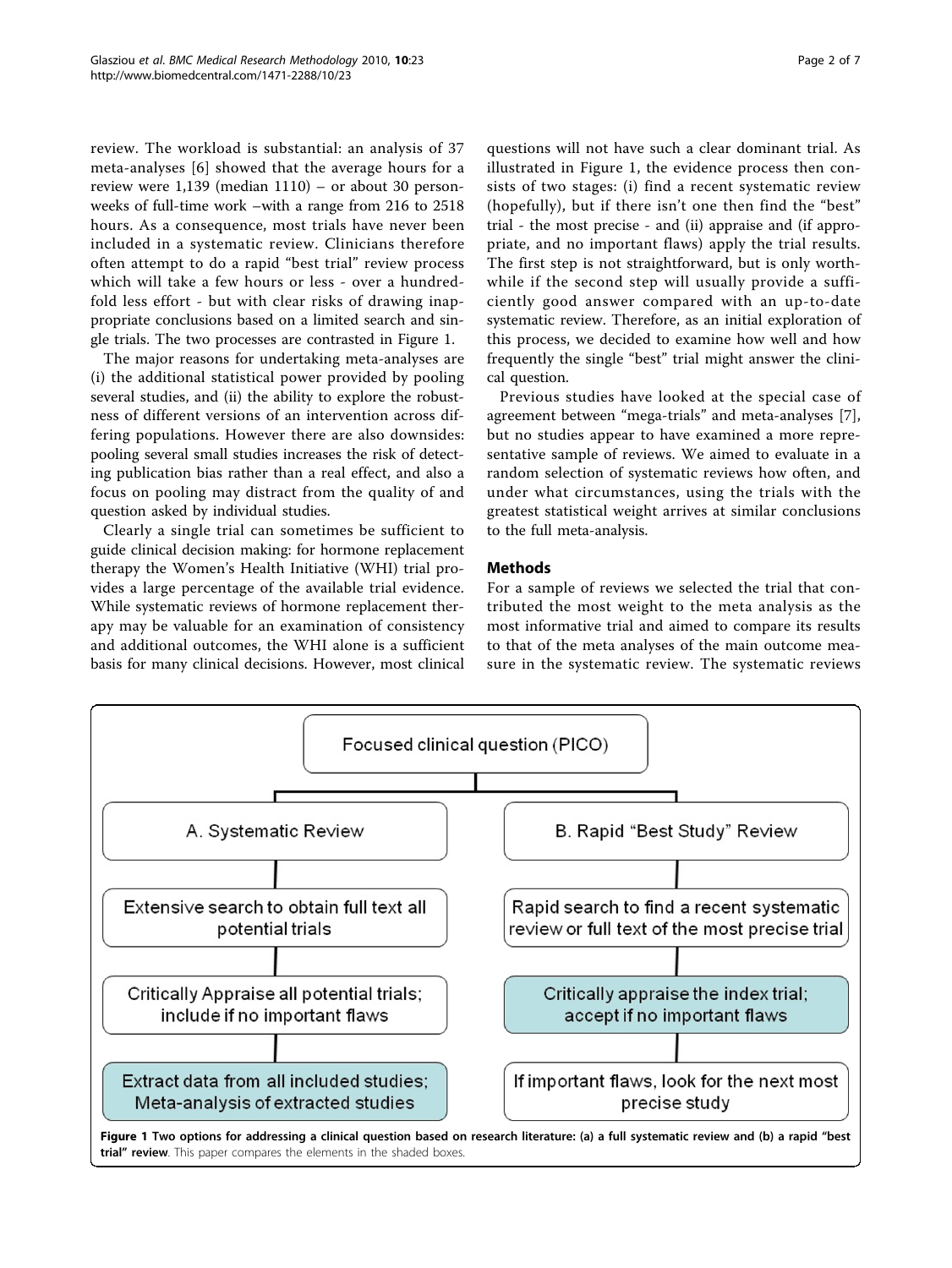were a random sample of 200 selected from the 2,201 in issue 1, 2005 of the Cochrane Database of Systematic Reviews. For each systematic review sampled two of us (PB, SS) independently extracted data on the title, date of the last search, the number of trials included, and whether a meta-analysis was done on the trials. If a meta-analysis was undertaken, then we aimed to use the main outcome for each review. We identified the main outcome from the question in the Methods section and tried to find a match in the results. If the data was not pooled for the main outcome, then the closest match among the meta-analyzed results was chosen. We extracted data on the type of measure of effect, the point estimate and its 95% confidence interval, the p-value, and the  $I^2$  for heterogeneity. For the main outcome we identified the "largest" (most precise) single trial, which we defined for this paper as the trial contributing the greatest weight to the meta-analysis. For this trial we extracted data on the weight and size of the trial, the point estimate and 95% confidence interval, and p-value. We also recorded the direction of outcome of all of the trials (in favor of, neutral, or against the main treatment). We relied on the authors of the review to choose whether a fixed or a random effects model was appropriate, and did not redo their meta-analytic results.

#### Analyses

We compared the estimates of effect from the trial with the most weight with that from the whole meta-analysis. To use consistent methods within and between reviews, we calculated the p value for the trial by a z-test (logtransformed for dichotomous data) rather than use the p-values calculated by various means in the individual trials.. We compared the p-value of the trial with the p-value obtained from the meta-analysis. To dichotomize the p-value results, we classed trials and meta-analyses as statistically significant if the p-value was less than 0.05.

# Results

Of the 200 randomly selected Cochrane reviews, 132 (66%) had a meta-analysis which included 2 or more trials. Of the other 68 reviews, 12 had no trials, 35 included only a single trial, and 21 had no meta-analysis as the trials could not be pooled, Of those trials with a meta-analysis, the average number of trials included in the meta-analysis of the main outcome was 7.3 trials, which is similar to a previous analysis of all Cochrane reviews in 2001 [\[8\]](#page-6-0). The median weight of the most precise trial within the meta-analysis was 51%, that is, the majority of the weight of the meta-analysis. The majority had little heterogeneity with a median  $I^2$  of 1.2%. Further details are given in Table 1.

For 184 relevant reviews (for 12 reviews there were no trials, and in 4 without meta-analysis we could not tell which was the trial with the greatest weight) the trial with the most weight was present in MEDLINE in 89% (162 of 184) of the reviews. 20 were only found in other databases, and 1 was unpublished.

The estimates of effect for the most precise trial and meta-analysis were generally similar. The Pearson rank correlation was 0.90. Figure [2](#page-3-0) is a scatter plot of the results (excluding those meta-analyses that had only a single trial, which would all lie along the diagonal), subgrouped by whether the index trial was more or less than 50% of the weight in the meta-analysis, irrespective of the absolute size of the trial. The upper figures are for ratio measures (relative risk, odds ratio, or hazard ratio); the lower figures are for weighted mean differences. The two off diagonal quadrants show some disagreements in direction of effect, but mostly when both estimates are close to an RR of 1.

Of the 167 with either a summary result, a meta-analysis, or a single trial 86 (51%) showed statistically significant results. Figure [3](#page-4-0) shows the comparison of p-values from the most precise trial and the meta-analysis. The dotted lines divide the plot into a  $2 \times 2$  table with the two boxes along the diagonal representing areas of "agreement" and the two off diagonal areas (between the dotted lines and axes) representing the "disagreements".

These results are summarized in Table [2,](#page-4-0) which shows that the statistical conclusions agreed in 135 pairs (81%). Most disagreements were where the systematic review found a statistically significant result when the most precise single trial did not. However, in 5 cases, the most precise single trial was significant when the metaanalysis was not on the same outcome measure. These disagreements were surprising, and hence we sought to understand the possible reasons in more detail.

Table 1 Components of the 132 systematic reviews that included a meta-analysis

|                                   | Mean (SD)       | Median | Range           | Comments                                                     |
|-----------------------------------|-----------------|--------|-----------------|--------------------------------------------------------------|
| Trials in the meta analysis       | 7.3(11.6)       | 4.0    | 2 to 184        | Does not include the 35 reviews with a single trial          |
| Weight of the most precise trial  | $50\%$ (22.0)+- | 51%    | 3.3 to 96.4     | Weight is based on the inverse variance calculated in RevMan |
| Sample size in most precise trial | 1148 (7392)     | 183    | 14 to 82.892    |                                                              |
| P value for meta analysis         | 0.21(0.29)      | 0.03   | $0.0$ to $0.99$ |                                                              |
| Degree of Heterogeneity - $I^2$   | 26.6% (30%)     | 1.2%   | 0% to 90%       | Does not include the 35 reviews with a single trial          |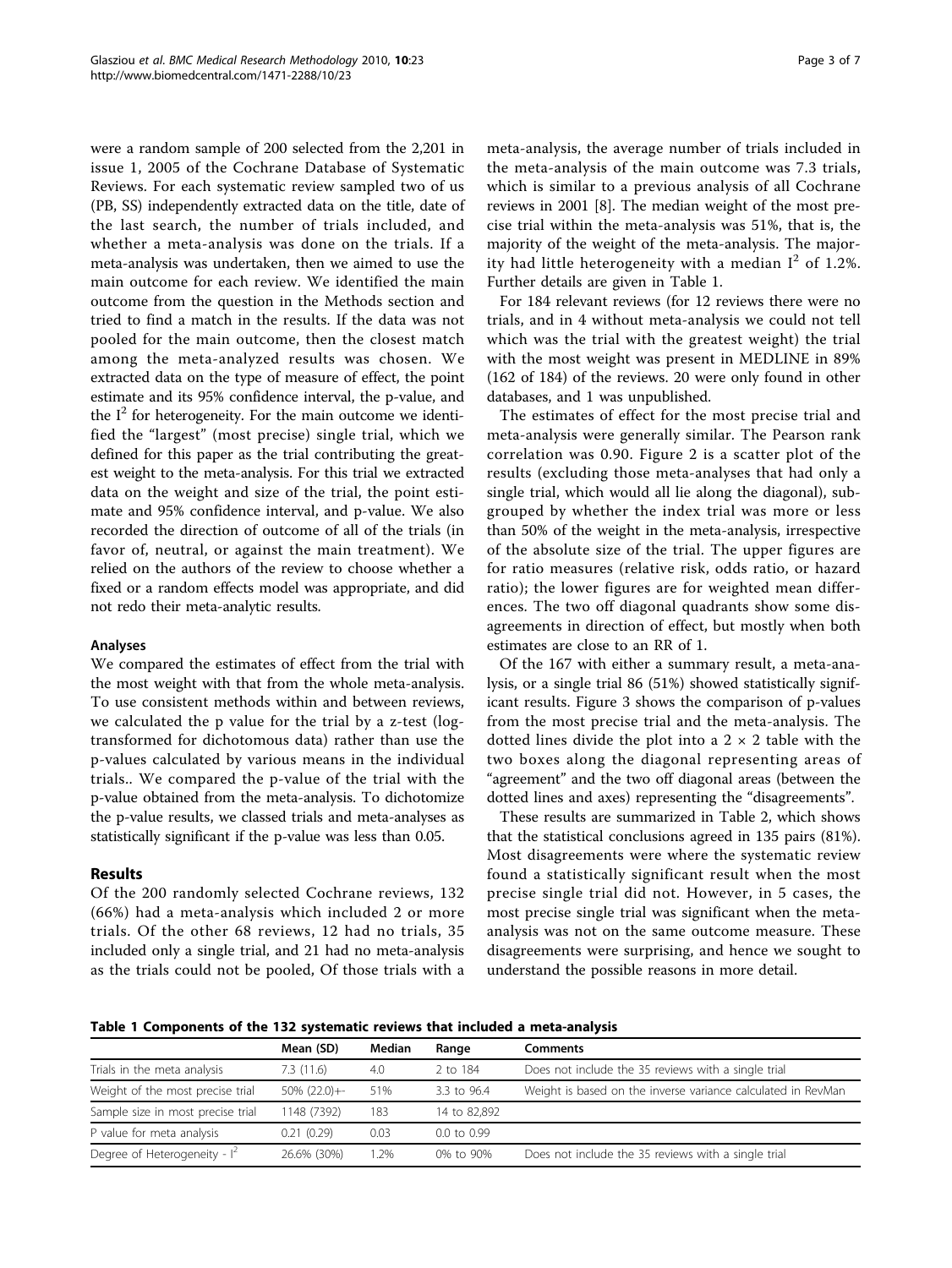<span id="page-3-0"></span>

within the review): A. Relative Risks (RR) where the index trial is more than 50% of the weight (A1) and less than 50% (A2); B. Weighted Mean Differences where the index trial is more than 50% of the weight (B1) and less than 50% (B2) - note: for the 4 trials and meta-analyses with WMDs more than 10 (or -10) we rescaled to fit.

# Why do they disagree? I - SR non-significant but big trial significant

The 5 disagreements are detailed in Table [3.](#page-5-0) In one case (row 1 of Table [3\)](#page-5-0) the disagreement was minor  $(p = 0.06$  versus 0.04), but in the other 4 cases the disagreement was more substantial. However, in no case was the direction of effect reversed. Of note is the high degree of heterogeneity found in all 5 cases, with the least being an  $I^2$  of 54%. In two cases there was also important clinical heterogeneity, so that the intervention in the most precise trial appeared to be importantly different to the intervention in other trials. For example, in

the review of several trials of DOTS (Directly Observed Therapy - having a health care worked observe the patient take their daily medication) for tuberculosis, the location of the intervention differed from patients needing to go for daily visits to a health centre to home visits by a health care worker or family member, but there are also methodological concerns with the trial that might explain the difference. The latter is clearly easier for patients to adhere to, and showed a positive effect whereas the pooled results did not. The 2 trials in infantile spasm used very difference dosages, and again metaanalytic pooling is questionable.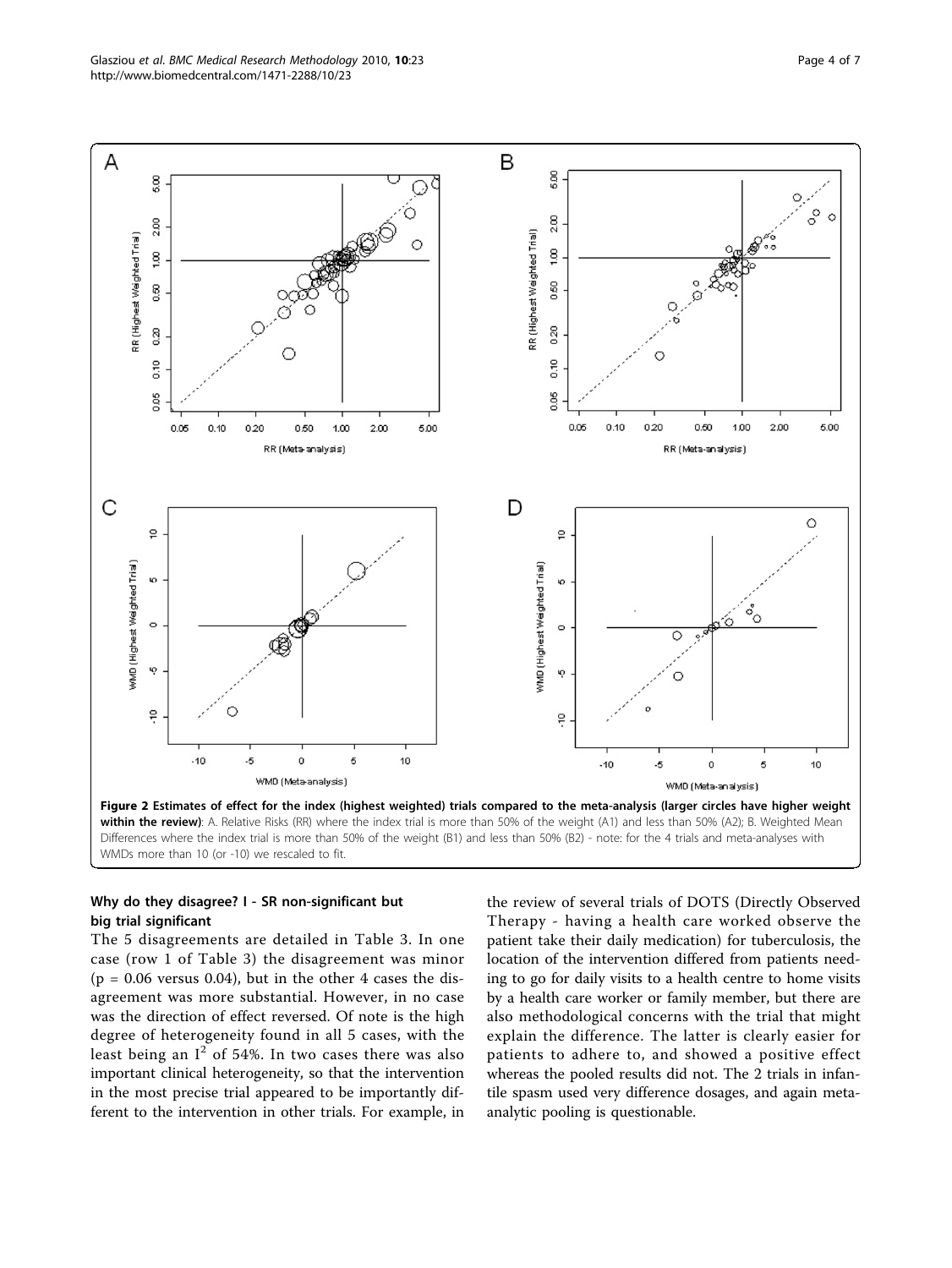<span id="page-4-0"></span>

p-value (Meta-analysis) Figure 3 Scatter plot of p-values from the 132 meta-analyses (x-axis) compared to p-values from the most precise trial (y-axis). Values in the lower left and upper right quadrants are in agreement; those in (i) the upper left and (ii) lower right are in disagreement.

Table 2 Agreement on statistical significance between the overall results of the systematic review and the most precise single trial<sup>1</sup>

|             |                                        | Meta-analysis or single trial          |  |  |  |  |  |
|-------------|----------------------------------------|----------------------------------------|--|--|--|--|--|
| Large Trial | P < 0.05                               | P > 0.05                               |  |  |  |  |  |
| P < 0.05    | 55 (including 14 single trial reviews) |                                        |  |  |  |  |  |
| p > 0.05    |                                        | 70 (including 15 single trial reviews) |  |  |  |  |  |

 $1$  Six single trial reviews are excluded due to insufficient data

# Why do they disagree? II - SR significant big trial non-significant

In 31 of 86 statistically significant meta-analyses the most precise trial was not statistically significant. This "disagreement" is less surprising, as many of these most precise trials were still clearly underpowered for the key outcome measure. Of note is that the trial confidence interval did include the systematic review's overall estimate in 25 of the 31 cases, and the confidence intervals overlapped in all but 1 case.

## **Discussion**

Among the reviews we examined the level of statistical significance between the majority of meta analyses and the trials with the most weight was in agreement. In particular if the trial with the most weight is statistically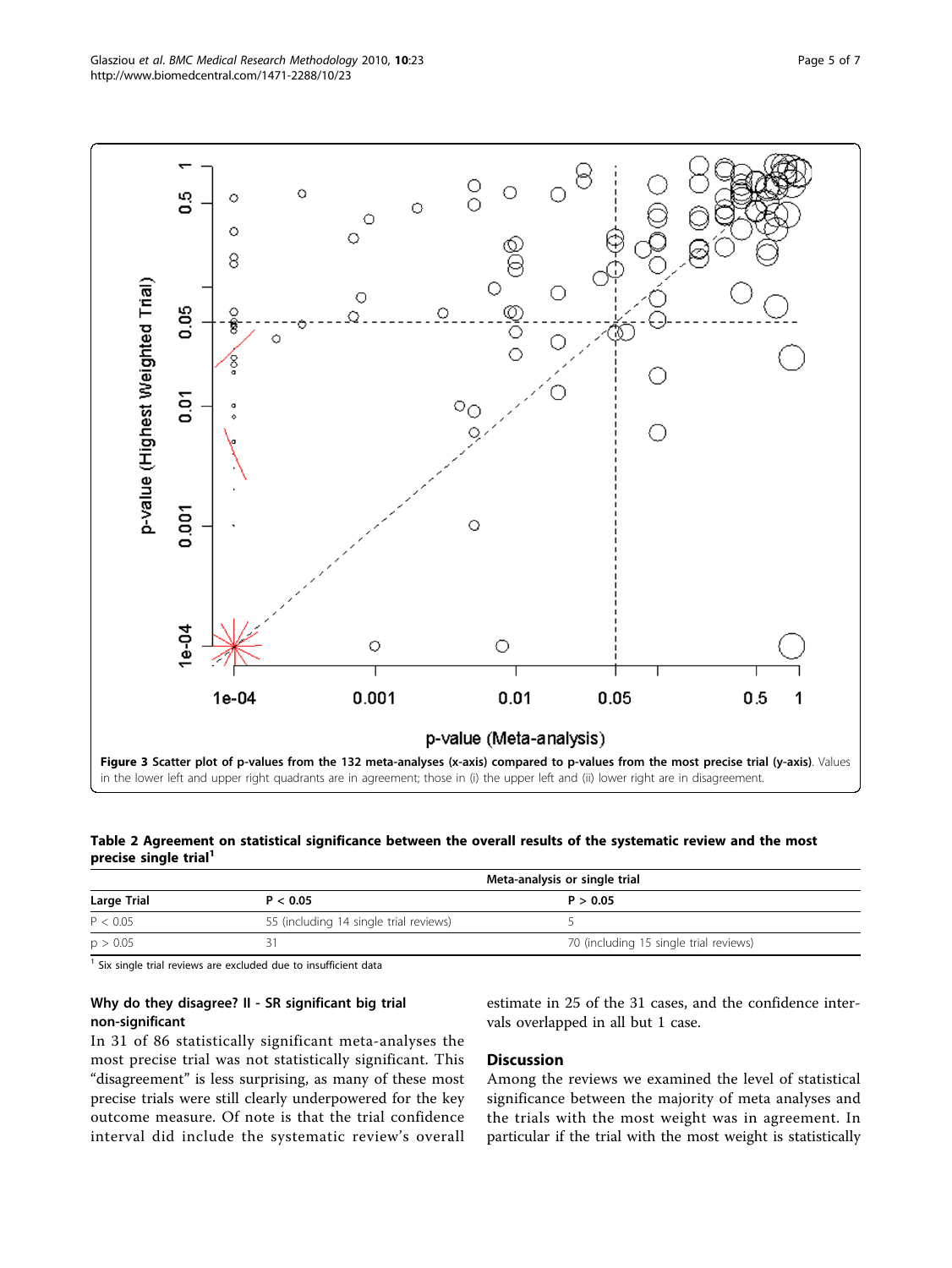| Title of review                                                                                                           | Outcome measure                                  | Number<br>of trials | P value of meta analysis<br>vs most precise trial (trial<br>weight) | <b>Estimate of effect for</b><br>meta analysis vs most<br>precise trial |     |
|---------------------------------------------------------------------------------------------------------------------------|--------------------------------------------------|---------------------|---------------------------------------------------------------------|-------------------------------------------------------------------------|-----|
| Prophylactic antibiotics for preventing early central<br>venous catheter Gram positive infections in<br>oncology patients | Catheter related<br>sepsis                       | 4                   | $0.06$ vs $< 0.04$ (51%)                                            | OR 0.55 vs 0.35                                                         | 54% |
| Azithromycin for acute lower respiratory tract<br>infections                                                              | Clinical failure                                 | 14                  | $0.9 \text{ vs } 0.001 (14\%)$                                      | RR 0.96 vs 0.52                                                         | 58% |
| Directly observed therapy for treating tuberculosis Cure                                                                  |                                                  | 4                   | $0.1 \text{ vs } < 0.006$ (60%)                                     | 1.06 vs 1.13                                                            | 64% |
| Laparoscopic colposuspension for urinary<br>incontinence in women                                                         | Number<br>subjectively cured<br>within 18 months | 3                   | $0.9 \text{ vs } 0.025 \ (56\%)$                                    | RR 1.0 vs 1.05                                                          | 73% |
| Treatment of infantile spasms<br>Cessation of spasms 2                                                                    |                                                  |                     | $0.1 \text{ vs } 0.02 \ (65\%)$                                     | OR 2.57 vs 1.35                                                         | 69% |

<span id="page-5-0"></span>Table 3 Reviews where the most precise trial was statistically significant but the meta-analysis was not, with the p-value and effect estimates\* of both

\* OR is the Odds Ratio; RR is the Relative Risk; I2 is the heterogeneity proportion.

significant, then the meta-analysis is usually also statistically significant. However, if the trial with the most weight is non-significant, the meta-analysis was statistically significant in about 1/3 of the reviews (31/101, 31%), suggesting that even those trials with the most weight were often underpowered.

A limitation of our analysis is that we have treated meta-analysis as if it were a "gold standard". However there are a number of studies suggesting they are not. For example, in an analysis of multiple systematic reviews on 17 topics in complementary medicine [\[9](#page-6-0)] the authors stated "we were surprised by the number and scale of the discrepancies." Among reviews comparing the results of large-trials (trials with more than 1,000 patients) with the results of meta-analyses agreement ranging from kappas of 0.22 to 0.72 was reported, depending on the methods used. One of the better analysis [[7](#page-6-0)] observed that large trials disagreed with metaanalyses 10% to 23% of the time. These analyses treated the large-trial as the gold standard, but again large trials of the same clinical question do not always agree. A study of 422 pairs of mega-trials found only modest agreement in the results with a weighted kappa of 0.40, though only 2% of trial pairs showed a statistically significant differences in opposite directions [[10\]](#page-6-0).

As indicated in the introduction, we have not addressed how to find the "best" trial, but only the next step of what we could conclude if we did. However identifying the best or most precise trial may not be simple, and further research is warranted to examine different methods to identify key trials among all the trials. These are more likely to be in MEDLINE, be in major journals, and be multi-center, but we don't know the accuracy of different filtering heuristics. Filters or tagging for key trials would be valuable when no systematic review is available. Since the power of studies is not always proportional to the sample, the "most precise" trial may be difficult to identify even if it is among

the search results. The closest equivalent would be to base the choice on the width of confidence intervals, but these are often not reported in the abstracts. A potential alternative would be the number of events [[11](#page-6-0)], but again this is often not reported in abstracts. Clearly if rapid searching is to be viable, more research is needed into these options. Finally as suggested in Figure [1](#page-1-0), even if the most precise trial is identified, it still needs to be critically appraised, and, if unacceptably flawed, the second most precise trial examined, etc.

For clinicians and guideline authors trying to use systematic reviews and trials, we cautiously suggest that when a meta-analysis is not available, then a focus on the most precise trial is reasonable provided it is adequately powered (that is the confidence intervals exclude values that would change the clinical decision) and adequately conducted. If there is no existing systematic review, those needing an answer to a clinical question, but without the time or resources to undertake a metaanalysis, might search for the most precise well-conducted trial and carefully check whether the study was sufficiently large. However, particular caution is needed about making negative conclusions based on small trials.

Though not our primary focus, the results also have some implications for systematic reviewers. The key trial (s) included in a review may deserve greater attention. If a trial provides a substantial portion of the weight in a review, it deserves careful analysis and comparison with the other trials. This is in part an error check: the index trial will usually be close the overall result. Such a check may have prevented the error that occurred in one Cochrane review where the direction of effect of most trials had been coded in the wrong direction [[12\]](#page-6-0). The opposite conclusion from the index trial could have alerted the reviewers to a possible problem.

It may be prudent for systematic reviewers to check agreement of the most precise trial and the meta analysis. If the results of the large trial and the meta analysis